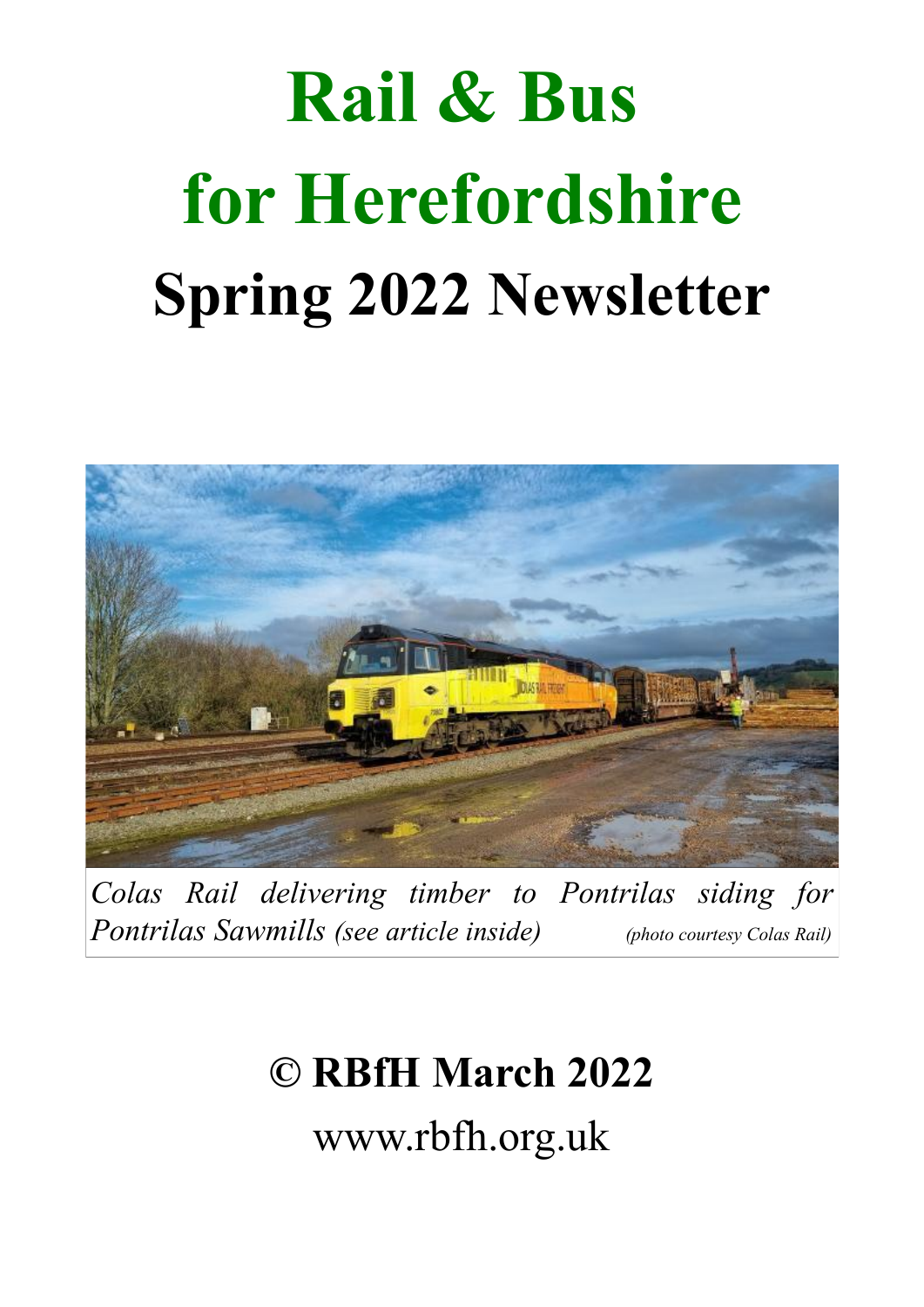#### **Words from Our Chairman**

What difficult times we live in. On the very day that statutory Covid restrictions are finally lifted in England, Russia invades Ukraine. We are acutely aware of the scale of human suffering. Although out government is being careful not to engage directly, the conflict's impact on fuel costs and the cost of living generally is already significant here in the UK. The fight against climate change is being overshadowed by another crisis.

But thankfully there are positives to report locally. We are about to enter into a Community Stations Partnership for Ledbury and Colwall. The full Business Case for the Electric Zipper has been prepared. Free weekend bus travel will continue for some months yet, and the recent extension of Covid support measures for buses is good news.

Your Rail and Bus committee is very active at present. But we all have other interests and commitments and none of us can take on any more at present. We'd dearly like others to come forward to organise members' meetings and improve the website. You would not necessarily need to be on the committee to carry out these roles. Please consider whether you could do a bit more to help promote public transport. I would be pleased to discuss how any role could be tailored to suit your skills and availability at the forthcoming AGM on 26 April.

With best wishes to all readers

Will Frecknall

Chair

Rail and Bus for Herefordshire

# **Rail & Bus for Herefordshire**

## **Notice of Annual General Meeting**

This year's annual general meeting will take place as follows

#### Tuesday 26th April 2022

Quaker Meeting Room, King Street, Hereford

2:00 pm

Committee nominations to the Secretary Andrew Pearson by 12th April

Contact email: pearsondore@yahoo.com

4, Northam Field, Clehonger, Herefordshire HR2 9SR

### *We are pleased to announce that Councillor John Harrington, Cabinet Member for Transport & Infrastructure, will speak after the formalities.*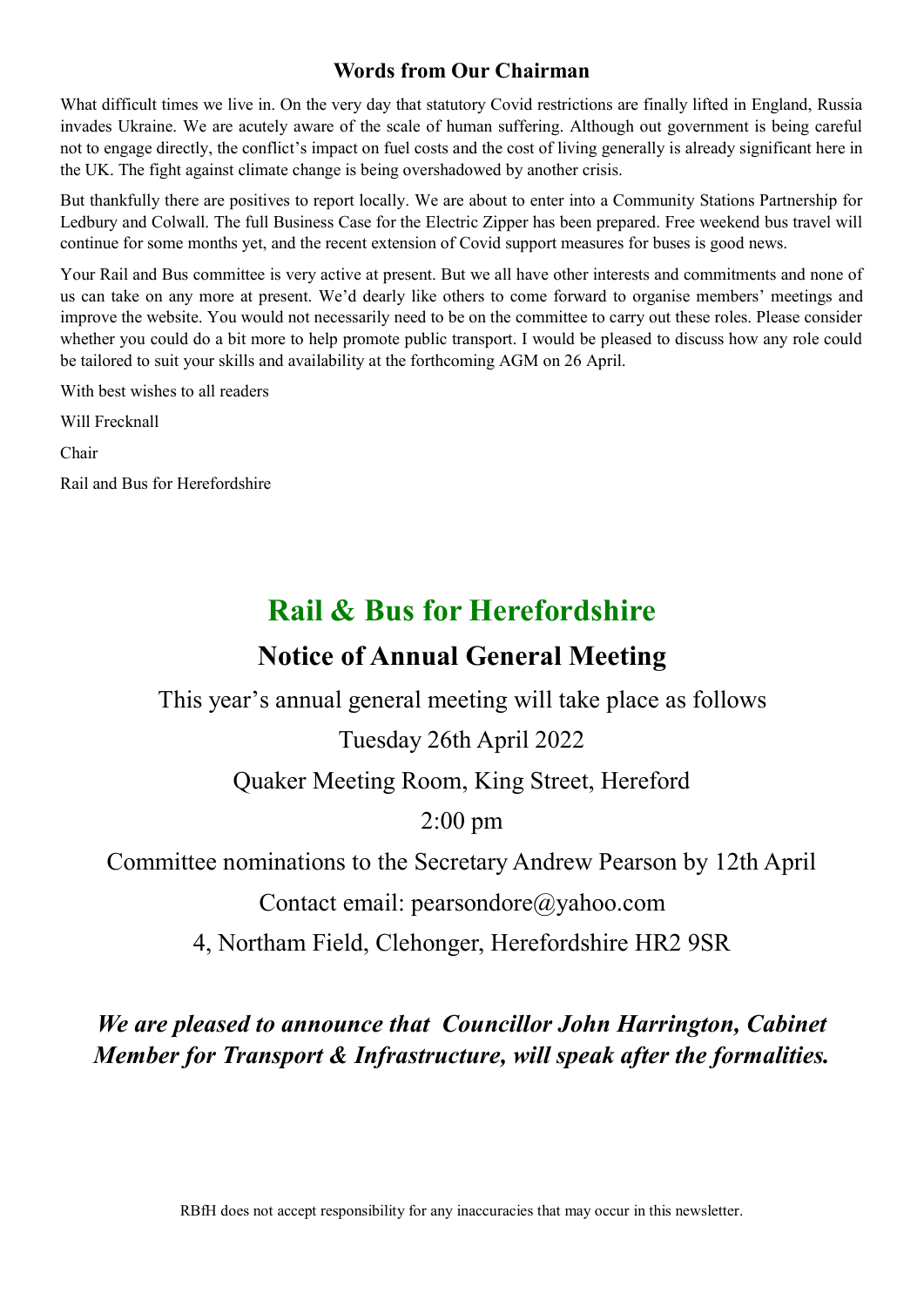#### **In This Edition**

*The editor makes no apology for concentrating on buses at the beginning of this newsletter. The reason is that buses are moving towards a period of great crisis as I hope you will see from the articles. Railways in comparison are relatively stable, for the time being, although there news to report. The articles I hope you will find of interest and stimulating.*

> Words From Our Chairman Notification of Annual General Meeting Bus Back Better - Bus Back Worse Is Herefordshire Core Bus Network in Danger of Collapse? Bus Service Changes West Midlands Railway Update Transport for Wales Marches Timetable Timber by Train The Minister for Transport Makes an Announcement Community Station Partnership for Ledbury/Colwall Future Bus Service Provision Clun Castle at Hereford & From the Archives

#### **Bus Back Better - Bus Back Worse**

*(The editor has been following the emerging and alarming news about the future of bus services, especially those in rural areas.)*

The alarming news came with the headlines: *Councils have warned that nearly a third of bus services will be axed unless emergency funding is extended beyond the end of March.* 

Late in the day the government announced that an extra £150 million had been granted until the end of October so that operator/council partnerships can be put in place. A respite you might think for our bus services which are struggling as passenger revenue has not returned fully to pre-pandemic levels. Not surprising that bus operators are taking action in anticipation of a continuing shortfall in revenue after October when government support finishes.

In between now and October local transport authorities are charged with reaching agreement with operators on future bus networks. With little money in the local authority budgets and operators gearing up for considerable withdrawals it is no wonder the professional journal Transport Network states:

*But looking further ahead, its hard to get beyond the Department for Transport's vision, not of new and increased services, but of a network that is financially sustainable in the context of significantly less revenue.*

The Herefordshire core bus network, which forms part of the Council's Local Transport Plan, is nowhere financially sustainable and highly unlikely to be without additional support.

The recent withdrawal at the end of February by Stagecoach West of the daily 132 Ledbury-Newent-Gloucester and 32 Ross-on-Wye-Newent-Gloucester services is a demonstration of the future. In this instance the operator acted commercially and ruthlessly. Unless local authorities made up what was spuriously quoted as the financial loss the services were doomed. The local authorities did not have the money or even the willpower to support their retention or even consider a solution. There was no talk of a partnership to reach a solution. It was a hard case of us or them with the poor passenger caught in between.

For those who are left without a bus the prospect is bleak. It means a considerable readjustment to life, a reliance on other people for transport, a loss of independence, even the loss of a job, a loss of social interaction, difficulty in getting to the shops and medical appointments. Above all there is that feeling of being forgotten, cast aside into a world of rural isolation.

Recent public meetings about the 132/32 withdrawals demonstrated this. It also raised the fact that central and local government and bus operators can no longer be trusted or relied on to support public transport, especially in rural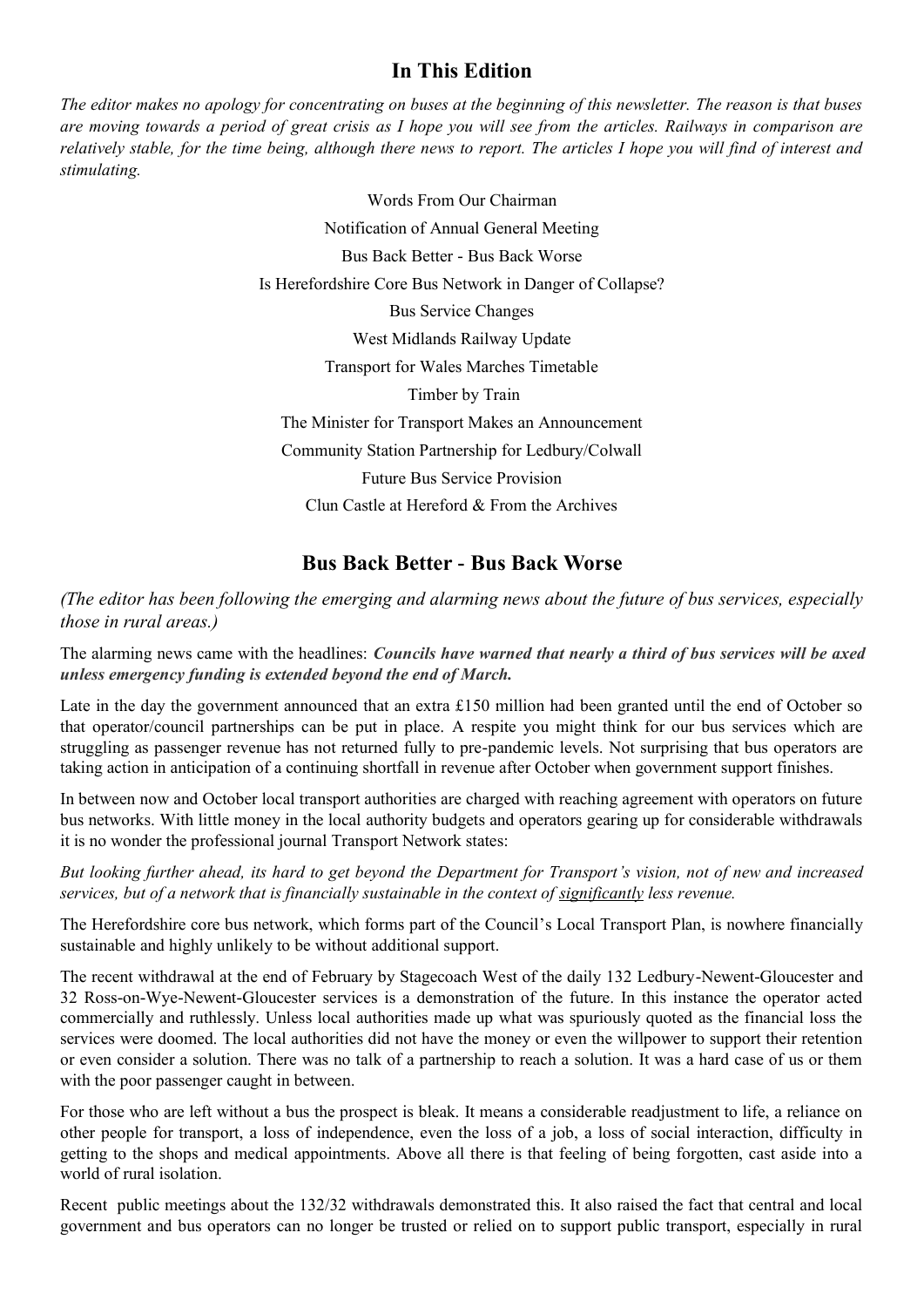areas. The message for the future comes over loud and clear. Communities will have to look after themselves when it comes to a range of services, including the local bus.



*The 132 service for Newent and Gloucester loading at Ledbury Market House during the summer of 2021.* 

*Stagecoach West claim the service was not used and was operating at an unacceptably high loss. The passenger numbers and cost of operation quoted are suspect. There is a close social tie between Ledbury, Dymock and Newent and people used the bus to shop and visit family in Ledbury. Dymock, a Gloucestershire village of 1,200 inhabitants with recent new housing is now isolated.* 

*At the same time as the 132/32 services were withdrawn, the stagecoach depot at Ross-on-Wye was closed and most work transferred to Gloucester. This is symptomatic of the fact that Stagecoach have already started making economies and downscaling their networks to those services that make an acceptable company profit margin. Undoubtedly this is in line with the Department of Transport's vision of financially sustainable networks in the context of significantly less revenue.*

#### **Is Herefordshire Core Bus Network in Danger of Collapse**

*From the Editor: Living in Ledbury and being part of Rail & Bus for Herefordshire, I have been approached many times by people asking 'When are the bus services going to return to normal'. This is especially the case with the 476 Ledbury-Hereford service, the major Ledbury route. I have not been able to give any answer. The result I feel is a growing despair amongst the travelling public and a feeling that buses are now a waste of time and nobody cares much about their future. I detect a very sad case of despondency and a sense of being let down.* 

Herefordshire has a core bus network that links the market towns with the county capital of Hereford. Support for this core network is a fundamental part of the council's Local Transport Plan 2016-2031. Pre pandemic, the services from Hereford to Leominster, Ross-on-Wye, Ledbury and Bromyard were commercially operated by local and national bus companies. The service to Kington was fully subsidised by Herefordshire Council.

The pandemic and associated lockdowns changed all that. The services to Leominster, Ledbury and Bromyard were significantly reduced in frequency from hourly to two hourly. That to Ross-on-Wye remained relatively intact whilst Herefordshire Council continued to support the Kington service throughout.

Post pandemic it was assumed that the services would return to their former frequencies. However this has not been the case. Commercially, the operators on the Leominster, Ledbury and Bromyard routes have stated it is unviable to return to hourly frequencies. Herefordshire Council appear to be unwilling to support a return to hourly frequencies which leaves an anomalous situation whereby Kington, the smallest of the market towns has a finanically supported hourly service but those with larger populations have to make do with an inadequate two hourly service.

The impact of reduced frequencies on the Leominster, Ledbury and Bromyard services has been significant. In Ledbury and Leominster, people interviewed were expecting a return to the hourly frequency. When it did not happen they abandoned the service in favour of the car, car sharing and the train to get to and from Hereford. At the same time Herefordshire Council elected to transfer student travel to the train service on both corridors. It can thus be seen why operators are abandoning services with the feeling that the local authority is not interested.

At the same time the future viability of these bus services is now in serious doubt, especially when government support ceases in October 2022. Herefordshire Council has some serious thinking to do if it is to maintain a good core bus service as part of its county plan. A principal decision will be in respect of future budgets for bus service support, bearing in mind the amount available has been significantly reduced over the past decade and a half. But the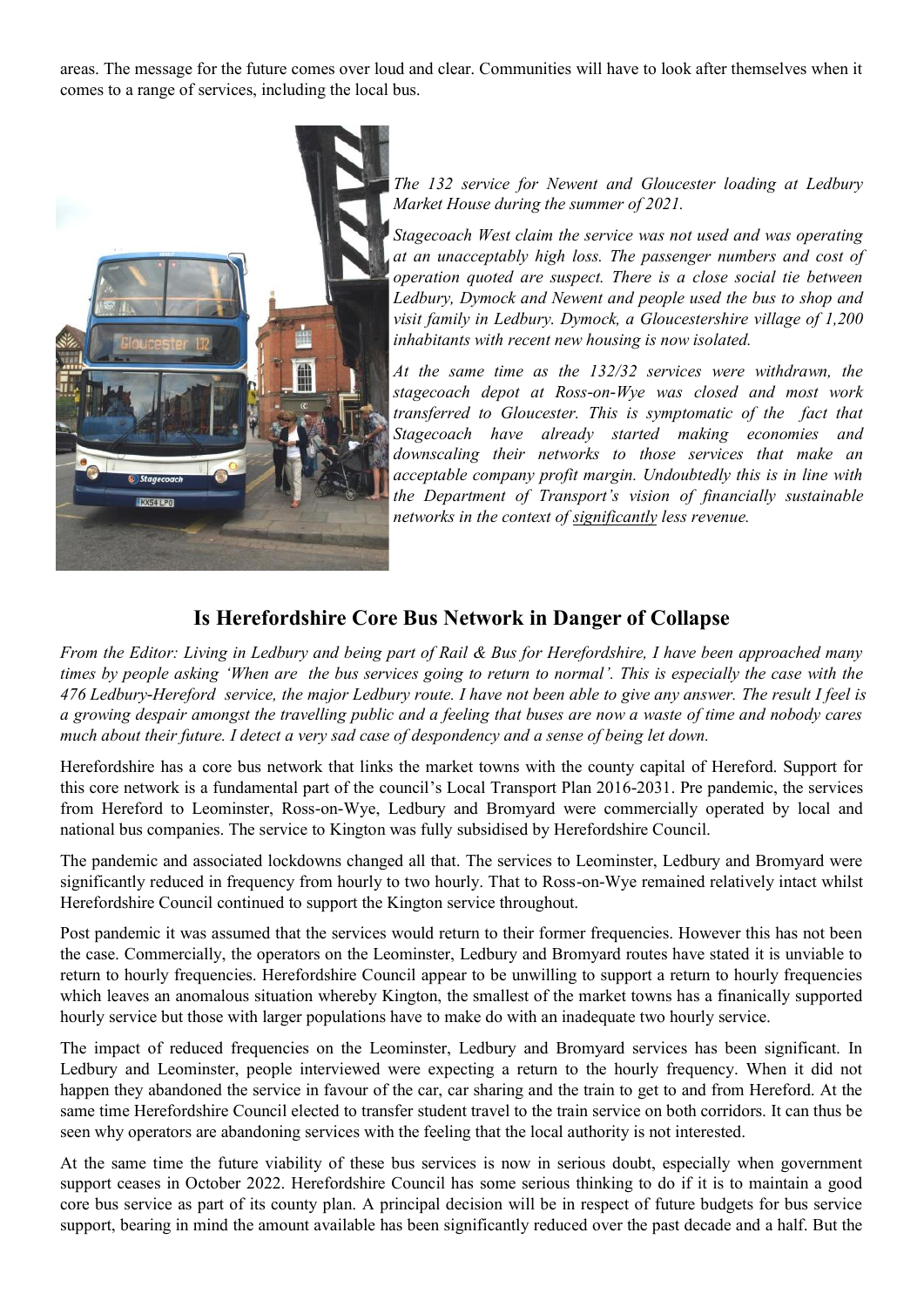Council will also have to address the situation of inequality within the budget whereby one service gets a disproportion of the total pot. This of course will depend on negotiations with operators to reach that balance of public/private money that will be needed to keep the network intact. But has the council got the officers with an understanding of the industry to achieve this?

Failure to provide a sensible county bus strategy may well lead to Herefordshire becoming an oft quoted 'public transport desert'.



*The Priority Network of Core Bus Services as it appears in the County's Local Transport Plan 2016-2031.*

*Can the network survive?*

#### **Bus Service Changes Since January 2022 -** *Secretary Andrew Person reports*

**Stagecoach West** closed their Ross outstation on 27 February and most work transferred to Milkwall in Forest of Dean outstation and this entailed a number of changes as follows:

32 Ross – Newent- Gloucester. Ross to Newent reduced from 7/8 journeys per day to 2 school journeys each way. See separate article for more background.

33 Hereford – Ross – Gloucester now mainly operated by Gloucester so first Ross to Gloucester bus cancelled and first Ross to Hereford and last Hereford to Ross now extended to Gloucester. Hereford – Ross section the number of journeys unaltered but timing changes.

35 Ross – Ruardean – Monmouth first journey now starts from Ruardean not Ross.

132 Ledbury – Newent – Gloucester cancelled without replacement from Ledbury – Newent. See separate article for background.

746 Ross – Cinderford circular timetable changes and last journey curtailed at Ruardean instead of Ross.

**Sargeants Bros** expanded their Hereford City operations from 7th March as follows:

Service A Hereford City Bus Stn – Tupsley – Hampton Park frequency reduced to hourly following introduction of Service C

Service B Hereford City Bus Stn – Holmer – Bobblestock frequency reduced to hourly following introduction of Service D

Service C Hereford Shire Hall – Hampton Park new hourly service largely running in opposite direction to Service A but including Sudbury Avenue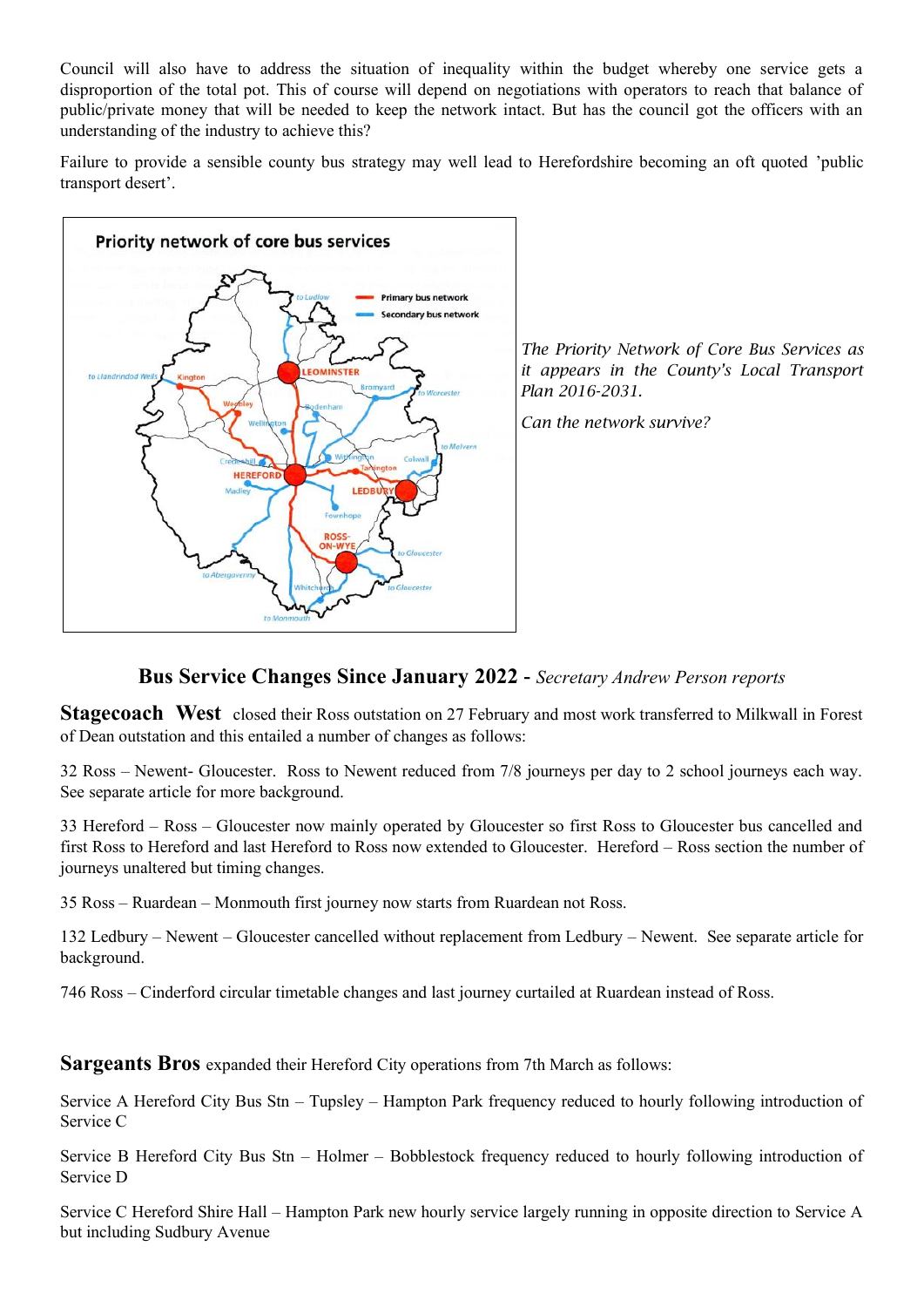Service D Hereford City Bus Stn – Bobblestock new hourly service largely running in opposite direction to Service B but covering Yazor Road which had been unserved since Yeomans withdrawal of 72.

Service E Hereford City Bus Stn – Westfaling St – Moor Farm new hourly service covering Cemetery and Green Lanes area which had been unserved since Yeomans withdrawal of 71A.

#### **For further details of these timetables see Stagecoachbus.com/about/west or sargeantsbros.com**

#### **West Midlands Railway Train Service Performance**

2021 was a bad year for West Midlands Railway (WMR). We, at the Herefordshire end of the line, have suffered an unprecedented volume of train cancellations on the Birmingham service. To be fair, WMR have been up front with passengers as to the causes of such cancellations. Deputy Managing Director, Lawrence Bowman is being straight when he comments:

*The key issue which has caused performance to be lower than we'd like is the impact of the pandemic on our driver training programme. Social distancing constraints have caused significant delays in training our new recruits and for our existing teams to learn to drive our brand-new trains.*

Over 120 new drivers across the company are now being trained and a considerable number of these will be joining depots in the West Midlands including Worcester, which covers most of the Hereford services.

Committee member and rail monitor Michael Sullivan has been to Hereford station and does report that the WMR service situation is improving with comments *that more drivers are coming on stream and Birmingham trains appeared to be running ok.*

#### **New Trains**

As a plus to the services returning to regular running, WMR announced that:

*Final preparations are getting under way for the introduction of West Midlands Railway's new fleet of diesel trains the Class 196. A total of 80 new carriages have been ordered in a mixture of two and four-carriage formations. The fleet will primarily serve the Birmingham-Shrewsbury and Birmingham-Hereford routes.* 

*Among the benefits of the new fleet are: • More seats and tables • At least one accessible toilet on every train • New digital information screens • Plug and USB sockets at every seat • Intelligent air conditioning system • Free WiFi to stay connected on the go.*



*West Midlands Railway new Class 196 on trial at Henwick, near Worcester.*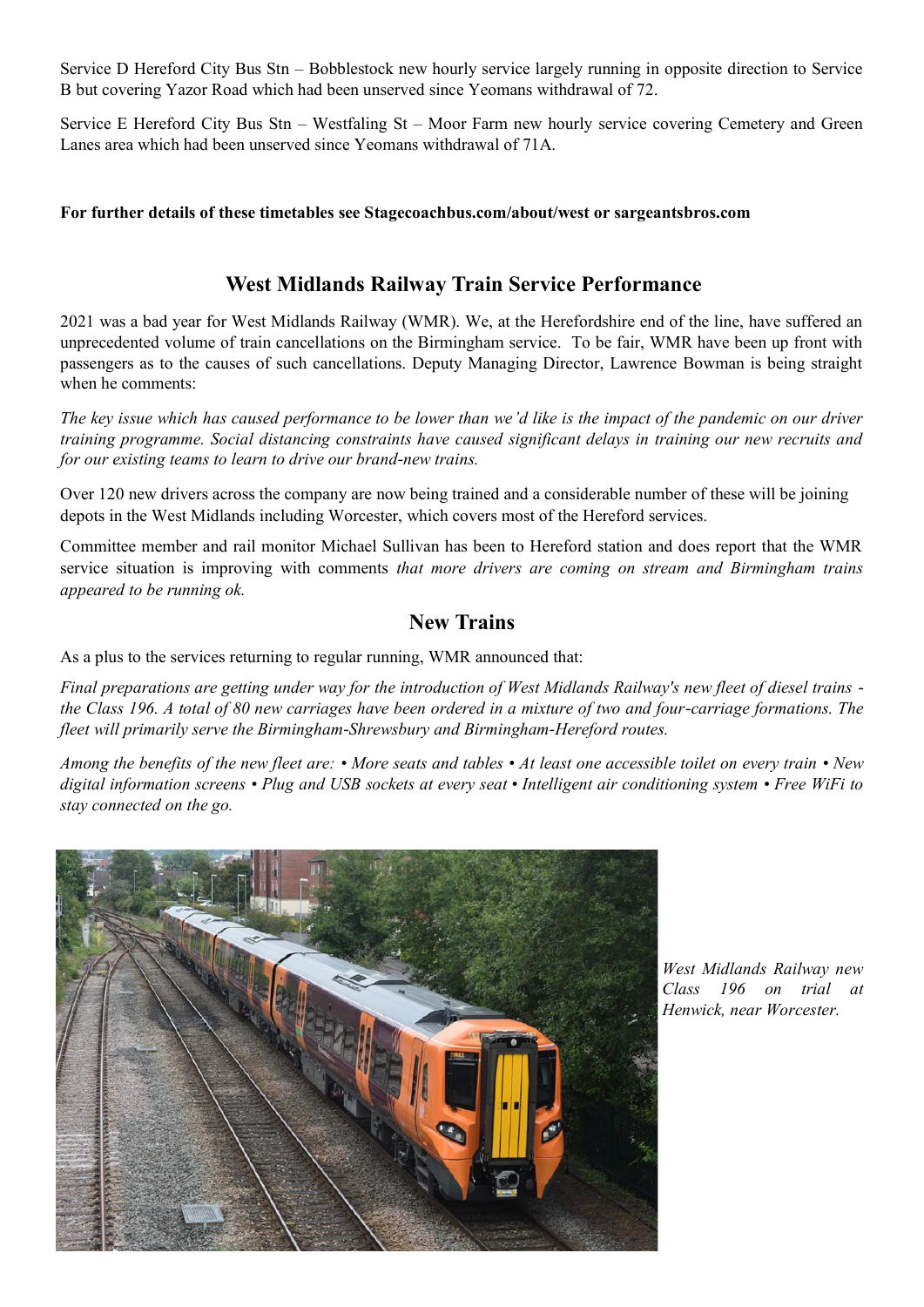#### **Transport for Wales Marches Timetable**

The 2022 Winter timetable changes for the Marches Line seem to be causing a bit of a stir. The recasting of the timetable to provide better long distance services between South Wales, North Wales and Manchester it is claimed will disadvantage certain local stations in England. In this respect, user groups at Church Stretton and Craven Arms are most vociferous. The Church Stretton Rail Users Association claims:

*The service provided at Marches stations by the draft timetables is inferior to that provided by the current timetable. The loco-hauled trains accelerate more slowly than the class 175 units and as a result stop at fewer stations in order to maintain the current paths. Both drafts provide an even less regular service pattern than current timetables.*

*The proposed level of service at Church Stretton and Craven Arms can only be described as sparse, with many instances of intervals well in excess of 60 minutes. Some of the stops removed are key services used by students travelling to and from Ludlow and Hereford. The service cuts at these stations are excessive and the draft timetables fail to provide the number of services to comply with the agency agreement between the Secretary of State for Transport and Welsh Ministers*

*The current service at Leominster is provided by Cardiff-Manchester trains supplemented by other services at peak periods The proposed removal of stops in Cardiff-Manchester services does not meet user requirements and creates an even more irregular service pattern. At Craven Arms there has been no attempt to provide good connections between Heart of Wales services and the South. There are no passenger facilities at Craven Arms other than an open shelter and to expect users changing trains to wait over an hour is unreasonable and illustrates a lack of planning.*

The Group also claim the timetable is an infringement of the Agency Agreement between the Department for Transport and the Welsh government for operating the train service in England. It is claimed the Agreement with the UK Government *that the train service could not be reduced to fewer services than that which operated prior to December 2019* has been broken in the proposed timetable.

However, that agreement is open to interpretation in that the level of service relates to the total number of trains throughout the day and not to individual stations. Correspondence in 2020 from the then Minister of State at the Department of Transport to Daniel Kawczynski MP, in response to a query from Chris Clarke (chairman MRUA), states: *The Secretary of State's consent is needed to change train service factors such as frequency of services and geographical scope.* Again, this does not clarify the situation.

It is now left to the likes of the Church Stretton people and the Marches Rail Users Association to seek that clarification and ask the pertinent question as to whether the Department for Transport and local members of parliament approve of the Transport for Wales timetable.

#### **Transport for Wales New Trains**

Jim Scott, Secretary of the Leominster Rail User Group and member of the Marches Rail Users Alliance visited Transport for Wales in December 2021 to view a mock up of their new Class 197 trains. The trains, by Spanish maker CAF are currently being assembled at a new factory near Newport. The TfW order is for fifty one 2-car units and twenty six 3-car units. Jim reported that the appearance if the new trains is acceptable enough, but there are certain features which make them somewhat less attractive.

Of particular concern as commented by Jim were:

It was considered the seats on the new trains will be less comfortable than those on excising trains.

The ratio of seats per toilet falls below that required by the Rail Delivery Group Standard. • If a toilet fails on a 2-car train, it means the train effectively has no working toilet at all.

The new trains will have bodyside doors place at roughly one-third and two- thirds of the body length, rather than at the ends of the cars, and there is no door between the entrance vestibules and the saloon areas. This arrangement of doors is, in my opinion, a retrograde step.

TfW stated yet again that it is their intention to run trains of at least two 2-car units coupled together on the Marches Line, which augurs well for alleviating the overcrowding being experienced, especially at peak times. However, due to the platform length at Leominster, especially in the northbound direction, it might be difficult to accommodate a train composed of a 2-car and a 3-car unit coupled together, and allow passengers to board and alight safely. It was also confirmed, on this visit, that the trains formed of the new units would run in addition to the new fast Cardiff to Manchester trains of loco-hauled Mk IV carriages. However, the 3-car units with first-class accommodation are also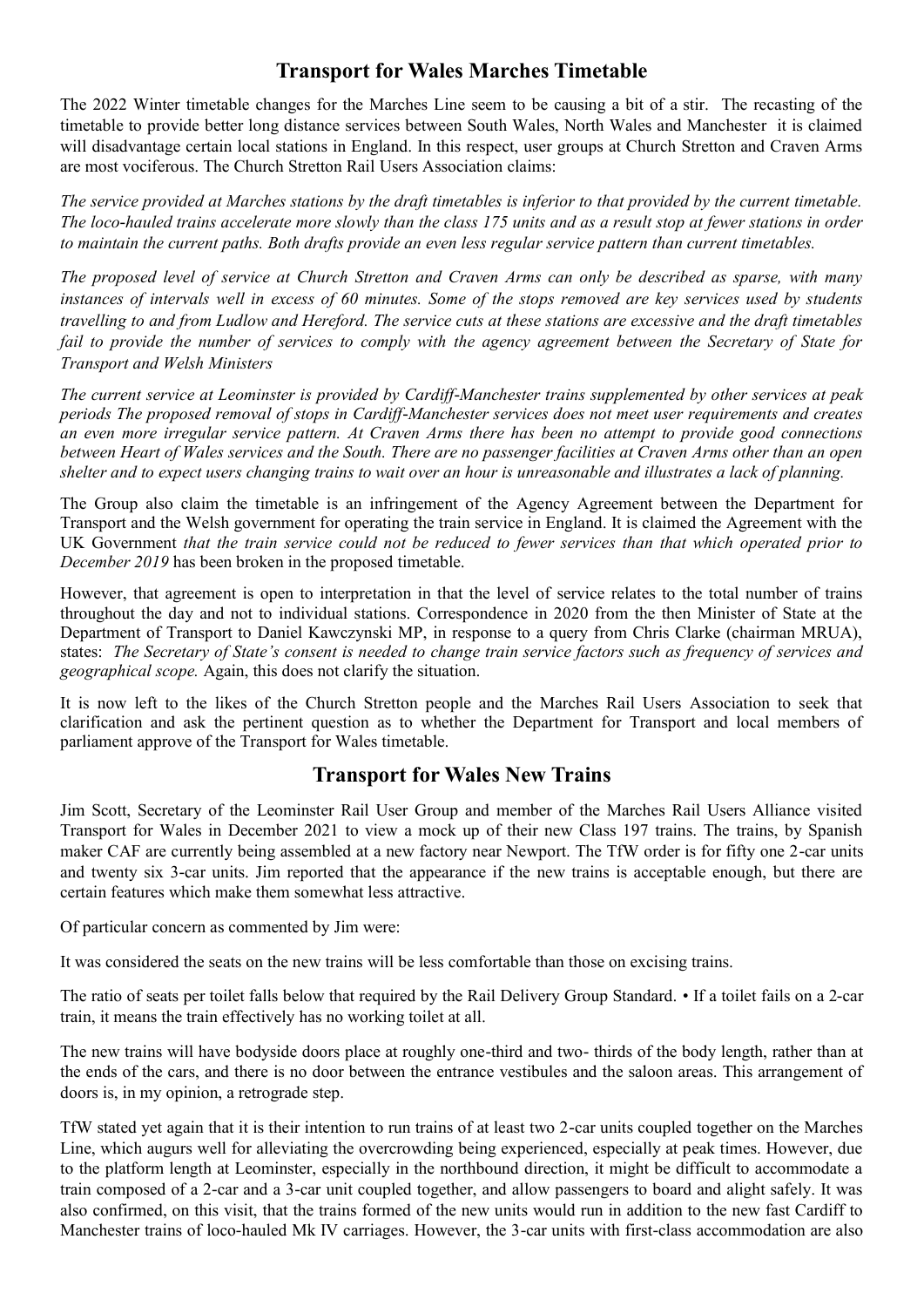to be used on this service, and the timetable proposals for December 2022 seem to suggest that rather than provide additional trains for the Marches Line stations Leominster, along with the other stations, look likely to lose trains rather than benefit from any new ones. Current passenger accommodation is only standard-class, so if trains with first-class accommodation are to stop at Marches Line stations, TfW will need to make provision for the purchase of first-class fares from those stations.

Many thanks to Jim Scott for attending the meeting. The full notes and pictures I am sure are available from Jim Scott at [pelerin.creuse@gmail.com](mailto:pelerin.creuse@gmail.com)

#### **Timber by Train**

At last a piece of positive good news. Major Herefordshire firm Pontrilas Sawmills has been engaged in a trial with Euroforset Ltd, a timber harvesting company, and Colas Rail to transport 400tonnes of timber from Devon to Pontrilas by rail. If the trial is considered successful then it could well be extended to other timber sources and significantly reduce the number of heavy commercial timber lorries that use the roads through Herefordshire.

Colas Rail UK Freight Director commented: *This is a great opportunity to provide a sustainable alternative in operating on rail, especially as we lead the field in the transportation of timber by rail. We are acting to contribute to net zero targets, in line with the objectives of our group in promoting rail freight and in reducing the number of HGVs on the road, especially during the shortage of drivers. Working with the client and Network Rail, I'm convinced that we can move forward and build on the success of the trial.*

Euroforest's Director of Operations for England & Wales also commented: *Moving roundwood timber by rail is a great solution to this problem. Rail transport provides an efficient and environmentally friendly method of moving bulk loads to our customers.* 

The siding at Pontrilas, part of the old station goods yard, was last used in 2004 when Pontrilas Sawmills last used rail. Since then it has greatly increased its heavy commercial vehicle fleet but transport costs are now significantly changing. Driver shortage and substantial increases in fuel costs are beginning to tip the balance in favour of rail for long haul of heavy bulk commodities such as timber. Timber trains already run through Hereford on their way to the wood proceeding plant of Kronospan at Chirk.

See photo on front cover.



#### **The Minister for Transport Makes an Announcement**

The Secretary of State for Transport has called for *a bonfire of banalities to bring down the number of announcements passengers are forced to sit through and make their journey that little bit more peaceful.*

The Department for Transport (DfT more commonly known as DafT) said the move was part of the Williams-Shapps plan to improve the rail industry for passengers. The review chairman also found that railways were bedevilled by government micromanagement.

At the same time as present announcements are being culled, it is thought some new announcements will be introduced as a result of the rail economies the Treasury is insisting on and which the DafT have to implement.

Cho Cho. I'm a Train may well be one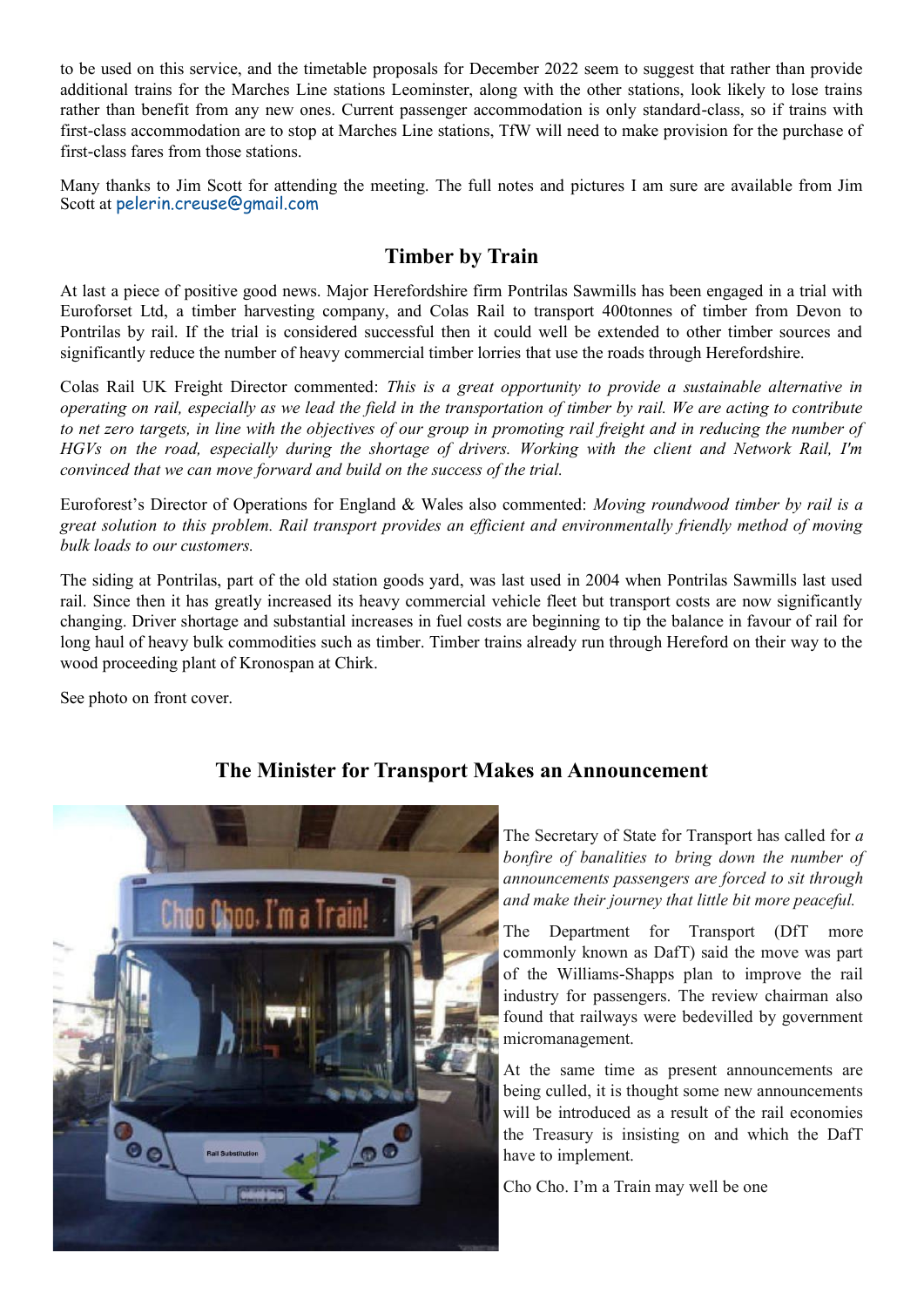#### **A Community Station Partnership for Ledbury/Colwall**

RBfH is presently instrumental in setting up a Community Station Partnership for Ledbury Colwall in partnership with West Midlands Trains. **The objectives of Community Station Partnerships are:**

- $\Diamond$  To encourage people to connect with the railways and adopt local railway stations
- To work with neighbours, friends, local businesses and the Train Operating Company to develop their stations as community assets
- To help develop 'reasons to travel' and increase train usage with local promotions and publicity
- To bring people together to enhance their neighbourhoods and make new friends
- $\Diamond$  To enhance the passenger experience by making the station more welcoming with a sense of localism and community

A start has already been made in strengthening the links between station and community with the installation of a heritage art display cabinet at the station which gives information on the heritage buildings of the town, a map of the town and their location and tracing the history of the coming of the railways.

This new CSP will include Colwall Station where we are looking for volunteers to join our steering group.

A number of future community station projects are already in the planning stage. These include:

A Colwall Station Adopters Group and a display cabinet at Colwall Station with information about the village and the Hills together with a map of walks from Colwall station. This will be accompanied by a walks brochure available in the village, at Ledbury and up and down the line to Worcester and Birmingham

The possibilities of using the vacant ticket office cabin at Ledbury Station for a community gallery.

Liaison with the Big Apple Association to provide links from the station to their Autumn Harvest Cider Festival based around Putley, a short distance from Ledbury.

Provision for cycle hire from both Ledbury and Colwall stations.

A local bus and rail timetable booklet for Ledbury.

An art festival involving local schools and community groups to celebrate the coming of the railway and the history of Ledbury and Colwall stations.

Links with Ledbury in Bloom are already well established for tending the existing plant displays at the station. An extension of these displays is now a real possibility under the CSP.

The CSP is also instrumental in forging links with local businesses and retailers in the town and already has close contact with the Town Council and Civic Society.

We are sure many other community station based projects will emerge with time.

Gareth Calan Davies, RBfH lead for the CSP, says: *During these years of what appears to be continuous doom and gloom it is refreshing to be able to bring some positiveness into this lovely part of rural Herefordshire that involves local communities, our railways and a growing degree of localism. West Midlands Railway's active commitment to community rail both in the rural and urban environment is refreshing and welcome. It is definitely the way forward to increasing the use our railways as part of our economy, social fabric and the important need to move to sustainable transport. RBfH is pleased to be an integral part of this movement.*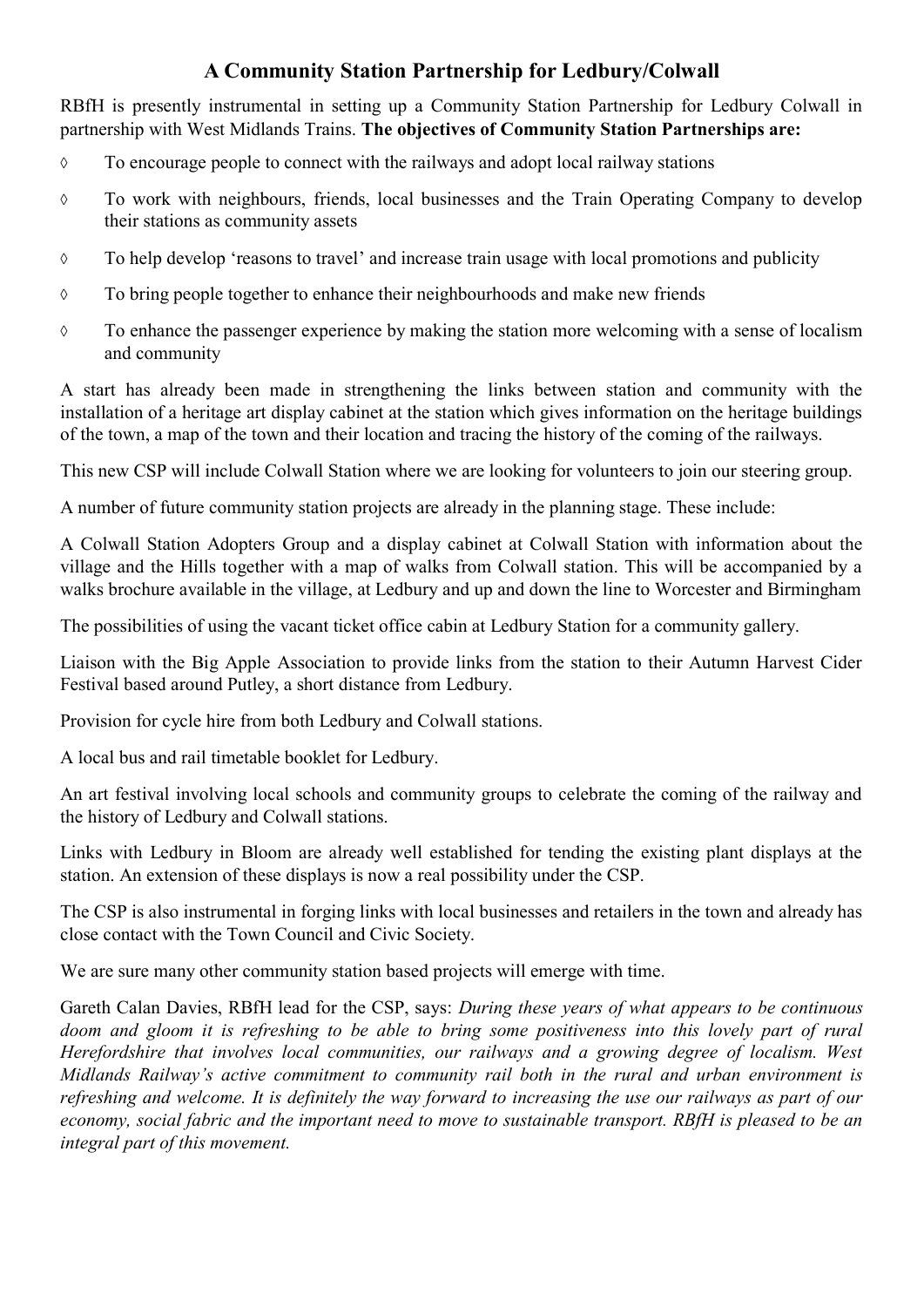#### **Future Bus Service Provision**

#### *The Editor reports on an interesting development across the Border.*

The news from West Wales is that Pembrokeshire County Council is considering a proposal to approve the purchase of a local bus operator to assure the continuation of services and schools contracts at a cost acceptable to the Council.

Like other local authorities Pembrokeshire is experiencing a demise in the number of operators available or who are prepared to bid for contracts. The 1985 Transport Act deregulated bus services, privatised the National Bus company and forced local authority bus undertakings to be hived off to separate companies. In effect this has been instrumental in the decline of operators over the last forty years as the large bus companies gained control of the majority of the bus companies and services through take overs and at times ruthless competition to drive the municipal companies and small private operators out of business.

Recently the pandemic has added to the woes of the small operator and there is taking place an accelerating decline in numbers. Pembrokeshire Council states:

*The current market suggests that there are insufficient contractors and resources to fulfil delivery of the statutory obligations of the Authority. It is clear that the current market is not fit for purpose and that intervention is required to ensure the effective use of the Council's funding and to ensure there is an ability to deliver statutory obligations. Without intervention the potential increases in contract costs will be in the region of £300k per annum, providing alternative contractors can be found.* 

Section 66 of the 1985 Act prohibits county councils from running their own bus services which would require an operators licence which the government would not grant. However, Section 19 and 22 permits of the Act are exempt from the requirements of an O Licence. The government guidance states:

*[Section 22 permits](https://www.gov.uk/government/publications/section-19-and-22-permits-not-for-profit-passenger-transport/section-19-and-22-permits-not-for-profit-passenger-transport#section-22-community-bus-permits) are issued to bodies concerned for the social and welfare needs of one or more communities. They operate vehicles without a view to profit and use those vehicles to provide a community bus service. Unlike section 19 permit vehicles, community bus services are 'local bus services' and can carry the general public. Local bus services are defined as services using public service vehicles for the carriage of passengers by road at separate fares on which passengers may travel for less than 15 miles.*

*Vehicles adapted to carry 9 or more passengers (excluding the driver) may be used under a community bus permit. This includes large buses adapted to carry 17 or more passengers. The use of a large bus won't be authorised unless the traffic commissioner is satisfied that there are adequate facilities or arrangements in place to maintain the vehicle in a roadworthy condition.*

It is the need to guarantee the future of services and the ability to use large buses that has prompted Pembrokeshire Council to consider a bus company purchase. This would meet the requirement to satisfy the Traffic Commissioner that adequate facilities are in place to maintain vehicles in a roadworthy condition.

Many rural local authorities are in a similar position to Pembrokeshire in respect of the future of local bus services and contracts. They would do well to take notice of this development. In Herefordshire it is noticeable that the Council has no experienced officer dedicated to examining the potential of using section 22 or of advising local communities of the possibilities for their own community transport. With the large bus companies such as Stagecoach showing signs of continued withdrawal from rural areas, then community and localism, in terms of arranging public transport, are set to take on a big importance.



*Silcox Coaches of Pembroke Dock ceased trading on Monday (6 June 2016) after no buyer could be found for the business by administrators. It operated 65 vehicles. The company had been in operation for one hundred and thirty four years.* 

*A Silcox Bedford bus is seen in Fishguard on the then town service in the 1970s*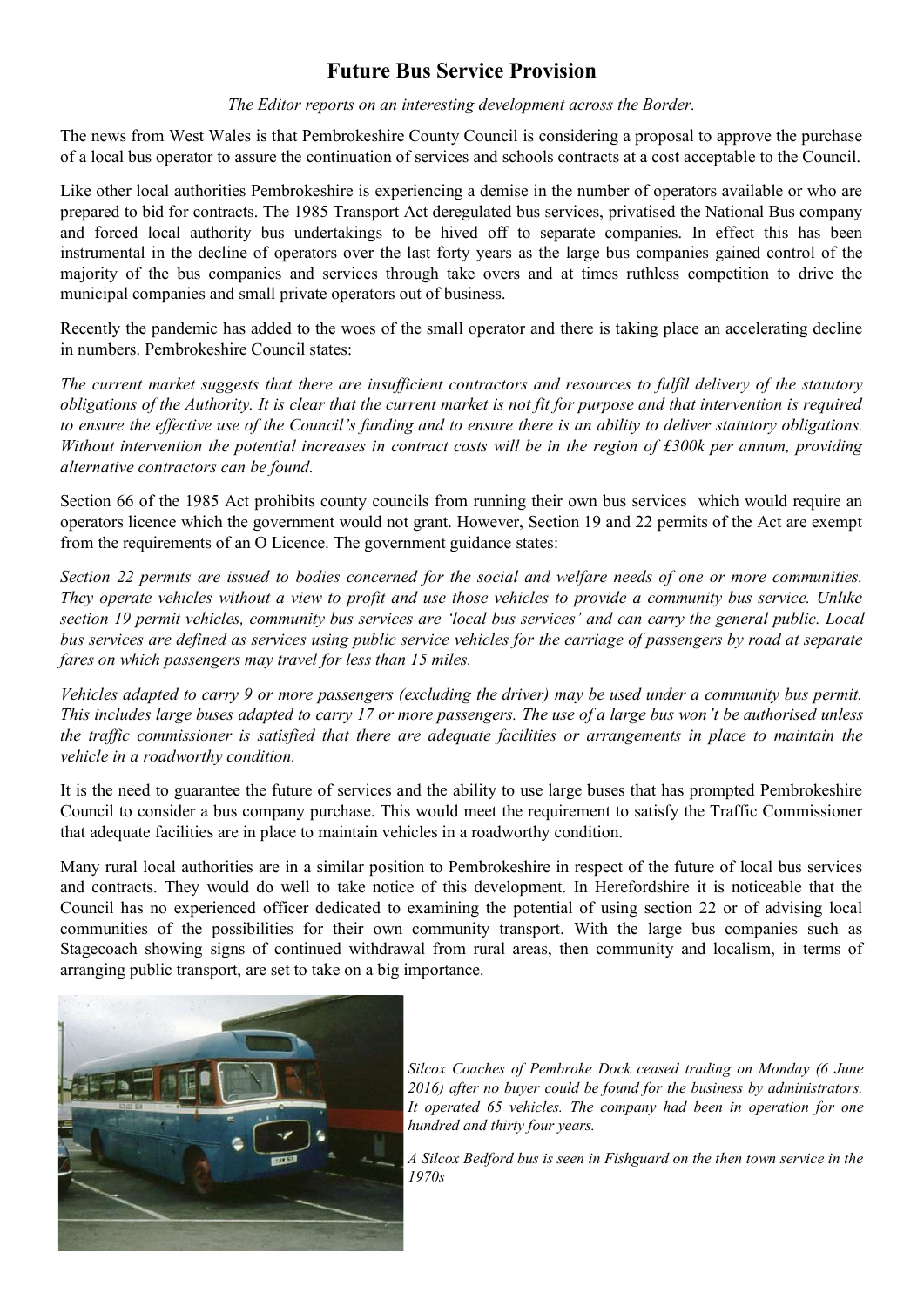#### **Clun Castle**

Steam locomotives continue to arouse interest and nostalgia. Committee member Michael Sullivan was at Hereford station to see an impeccably turned out 7029 Clun Castle.

Although a GWR design by Charles Collett, the locomotive was built by British Railways in 1950 at Swindon Works. It was withdrawn in 1965 and sold for scrap. It was then bought for preservation and underwent a major overhaul in 1985. Its owners Vintage Trains gave it an other major overhaul at a cost of £750,000 and it returned to service in 2019.



Preserved Castle class locomotives are not new to the Marches Line. Photographed in the late 1977 before it went to Australia, 4079 Pendennis Castle is seen climbing Llanvihangell bank out of Abergavenny towards Hereford. It was one of the first batch of Castles built at Swindon in 1924.

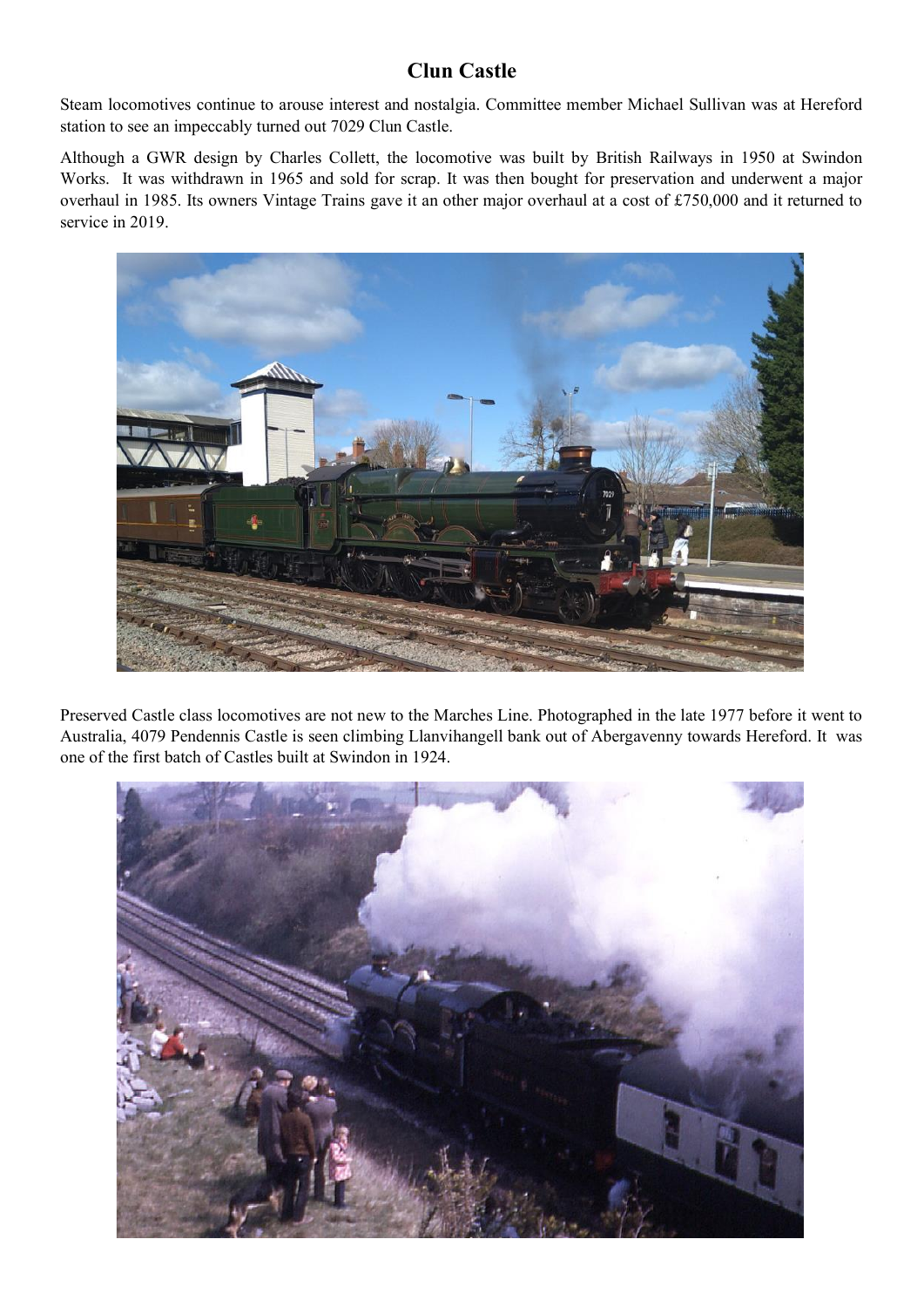#### **From the Archives**



*Perhaps all good buses hanker after a sedate retirement. Observed at Bishops Frome on service 000 from nowhere to nowhere.*

*Will bus services in Herefordshire end up like this?*



*No Sunshine for the future of bus services in Hereford at the present time!*

# **Spread the Word**

**Join Rail & Bus for Herefordshire and help retain and develop a good public transport network for Herefordshire.**

**With motor fuel prices set to rise again (despite the fuel tax reduction), the urgent need to reduce emissions from transport and reduce dependence on the car, we need buses and trains more than ever.**